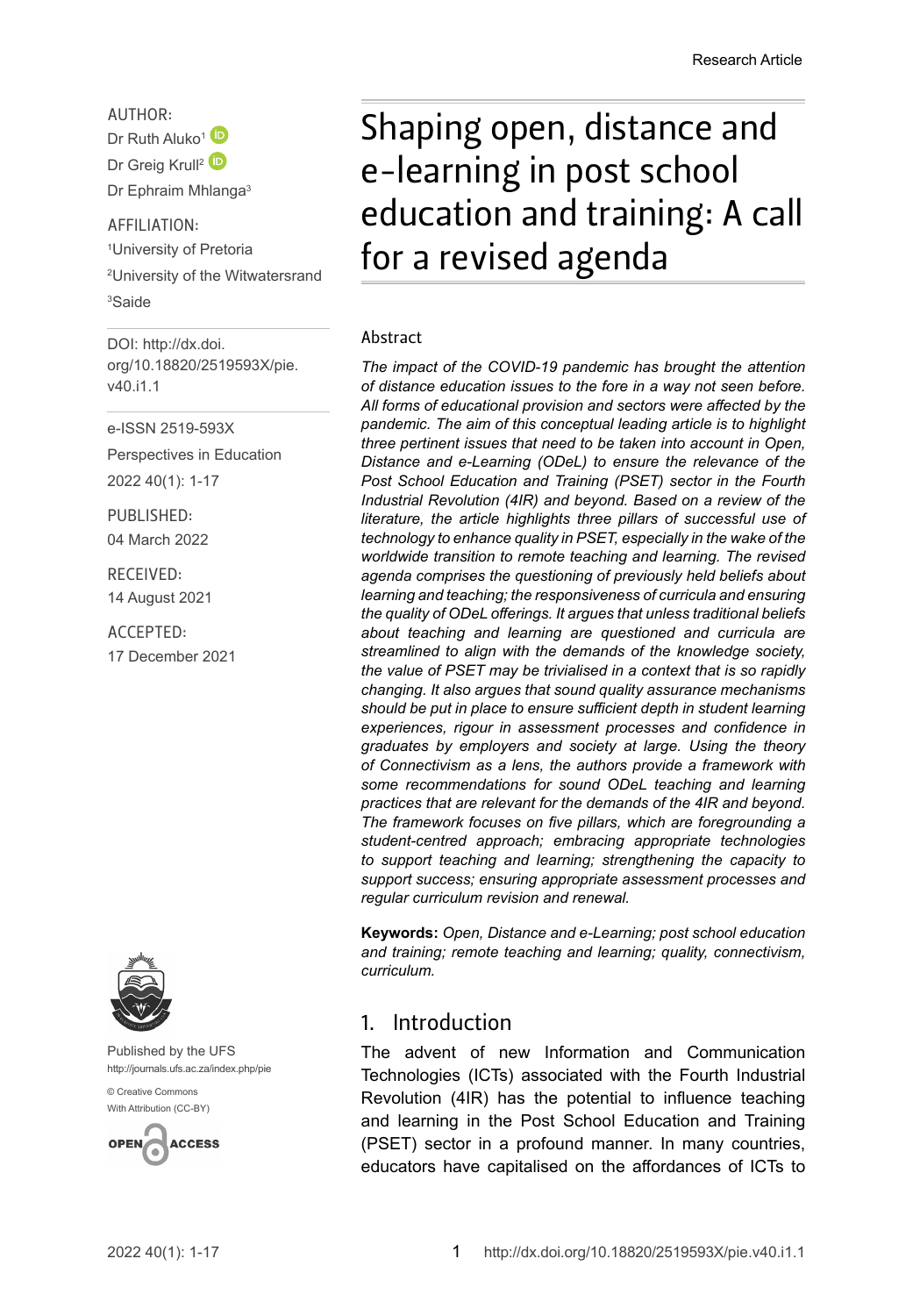digitise content, to provide more flexible learning opportunities and to improve the quality of student learning. While these trends were slowly taking place, the onset of COVID-19 forced institutions to shut down campuses and limit person-to-person physical contact for the greater part of 2020. Under these conditions, all PSET institutions had no option but to resort to emergency remote teaching and learning (ERTL). This transition was facilitated through ICTs. Thus, the resistance that has stalled the integration of ICTs in education for the past two decades has started thawing. In countries such as South Africa, the presence of technologies is now conspicuous in all PSET institutions, albeit to varying degrees. The transition echoes similar changes in other parts of the world (Jordan, 2020). In the South African context, PSET includes higher education and Technical and Vocational Education and Training (TVET) colleges (Department of Higher Education and Training [DHET], 2013).

Knowledge and societies advance with each industrial revolution. According to Jung (2020: 136), 4IR is used "to describe recent rapid changes in technology, industry and society in general", thus making it an important aspect of many countries' national agendas. The 4IR is "based on the confluence of multiple digital, physical, and biological technologies" (DHET, 2020: 8). The core aspect of 4IR for educational institutions is an educational outlook that should be guided by the dynamism of production, work and global values (Prensky, 2019). This outlook advocates a lifelong learning approach that comprises multiple sites and times for learning (Plunkett *et al.,* 2008). A form of learning is required that promotes skills of adaptation, innovativeness, creativity and lifelong learning. PSET, together with the public and private sectors, will need "to repurpose and reconfigure curricula considering lifelong learning and the need for a broader and more agile PSET system to respond to skills needs as they arise" (DHET, 2020: 8).

COVID-19 has severely disrupted current education provision, which provides an opportunity for reflection and recalibration in the PSET sector as part of building a more resilient education system (Kanwar & Daniel, 2020). The aim of this position article is to call for a revised agenda for ODeL in the PSET sector to be ready for the anticipated 4IR and beyond. Three pillars for the successful use of technology to enhance quality in the PSET sector are proposed: the questioning of previously held beliefs about learning and teaching; the responsiveness of curricula development to align with changing trends and ensuring the credibility and quality of education offerings. Using the theory of Connectivism, we interrogate beliefs underpinning traditional teaching and learning practices in PSET as well as approaches to curriculum development. The article argues that unless traditional beliefs about teaching and learning are questioned and the curriculum is streamlined enough to align with the demands of the knowledge society and of the workplace, the value of PSET may be trivialised in a context that is so rapidly changing. It also argues that sound quality assurance mechanisms, as highlighted in Section 3 of this article, should be put in place to ensure sufficient depth in student learning experiences, rigour in assessment processes and confidence in graduates by employers and society at large. In other words, the curricula and pedagogy of ODeL should be so designed that PSET protects what [Teichler](https://www.researchgate.net/profile/Ulrich_Teichler) (2015) refers to as the horizontal diversification of higher education. This article is a conceptual article that draws on extant literature in the field, as well as the researchers' experiences of working in ODeL in the PSET sector. The article provides a critical reflection of trends and opportunities for the sector.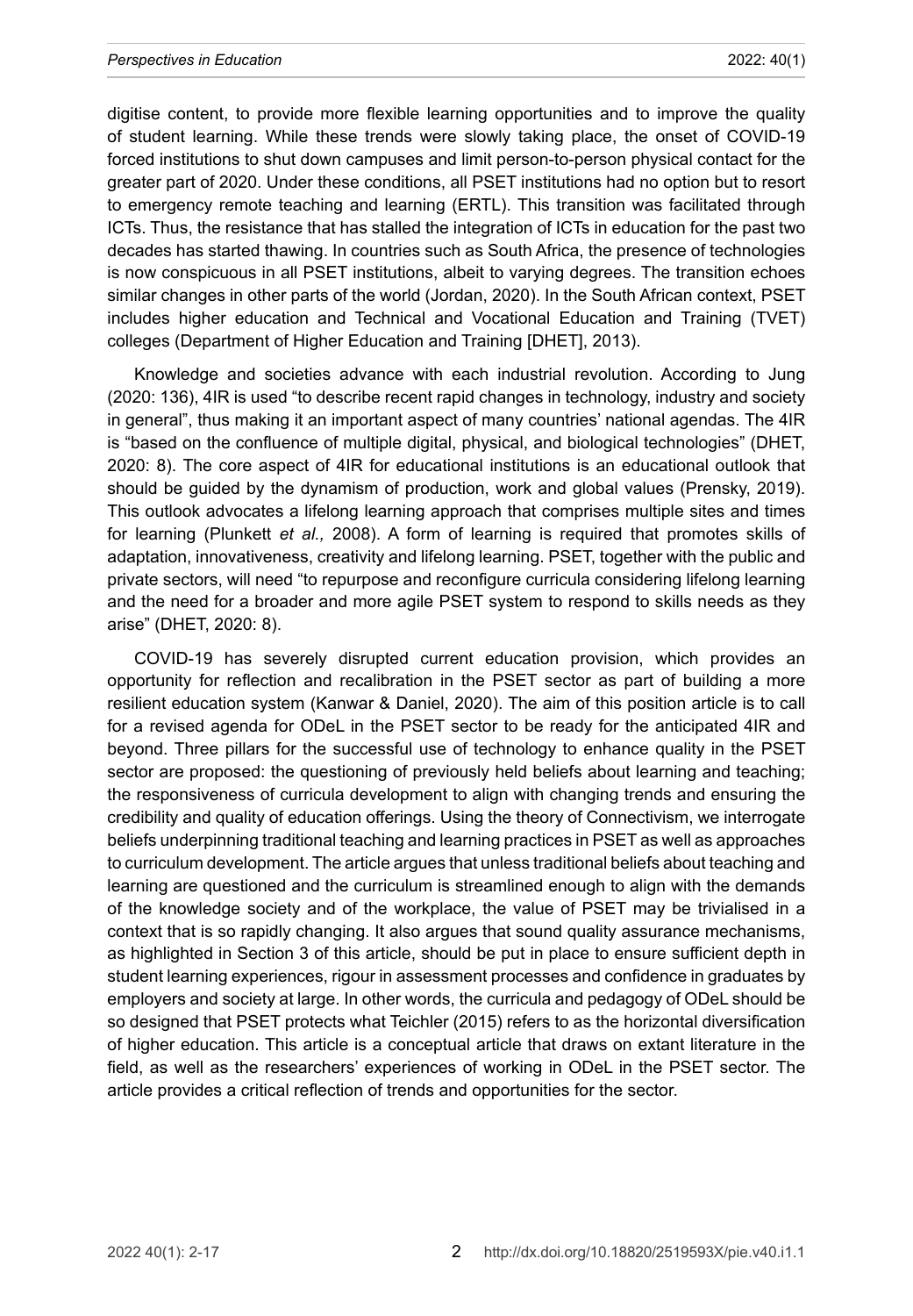Aluko, Krull & Mhlanga Shaping open, distance and e-learning in post school education and training

## 2. Theoretical framework

Literature is replete with the factors required for the successful implementation of ICTs in teaching and learning, particularly in higher education (Salmon, 2004; Bates, 2015; Commonwealth of Learning, 2020). According to Shrivastava (2018), the unabating prevalence of the internet demands that everyone learn how to utilise technology effectively. Still in its embryonic stage, Connectivism is a learning theory propounded by Siemens (2004; 2005) and Downes (2012) due to the ubiquity of technology and its influence on teaching and learning. According to Siemens (2005), the major learning theories (Behaviourism, Cognitivism and Constructivism) have failed to pay attention to learning that occurs outside of people (i.e., learning that is stored and manipulated by technology). Duke, Harper and Johnston (2013: 7) define Connectivism as "actionable knowledge, where an understanding of where to find knowledge may be more important than answering how or what that knowledge encompasses". Therefore, Siemens (2005: 7) asserts "Connectivism provides insight into learning skills and tasks that are needed for learners to flourish in a digital era". Related to this, Huezo (2017) sees technology as altering what, how and where we learn. Some authors claim there is a link between the new theory and the older three major theories (Huezo, 2017), while others indicate that the theory is inadequate to address learning in an interactive networked space (Bell, 2011). Regarding the latter group, Clarà and Barberà (2014: 197), for instance, identify "three important psychological and epistemological problems with the theory, namely the lack of a solution to the learning paradox, the under-conceptualization of interaction and the inability to explain concept development".

The argument of whether Connectivism is a theory of learning and its possible inadequacies in this regard goes beyond the scope of this article. Rather, given the pervasiveness of technology in the  $21<sup>st</sup>$  century and the potential wide-ranging impact of the 4IR, our guiding question is: How should PSET respond to teaching and learning in order to prepare its stakeholders for the world they have to live and work in? According to Siemens (2004), Connectivism is relevant to all facets of life, stressing its implications for educational management and leadership and the design of learning environments. When new tools are used, this changes how people work, operate and learn. Bell (2011:100) emphasises that "those concerned with education, such as policymakers, researchers, managers, teachers, and learning technologists, want to understand learning in this evolving technological context and to think about how education might be affected as a result".

One of the tenets of Connectivism is that it places learners at the centre of learning experiences (Hendricks, 2019). Our discussion in this paper regarding the pillars of a revised agenda for PSET will revolve around the principles of Connectivism (Siemens, 2004):

- Learning and knowledge rest in a diversity of opinions.
- Learning is a process of connecting specialised nodes or information sources.
- Learning may reside in non-human devices.
- The capacity to know more is more critical than what is currently known.
- Nurturing and maintaining connections is needed to facilitate continual learning.
- The ability to see connections among fields, ideas and concepts is a core skill.
- Currency (accurate, up-to-date knowledge) is the intent of all Connectivist learning activities.
- Decision-making in itself is a learning process.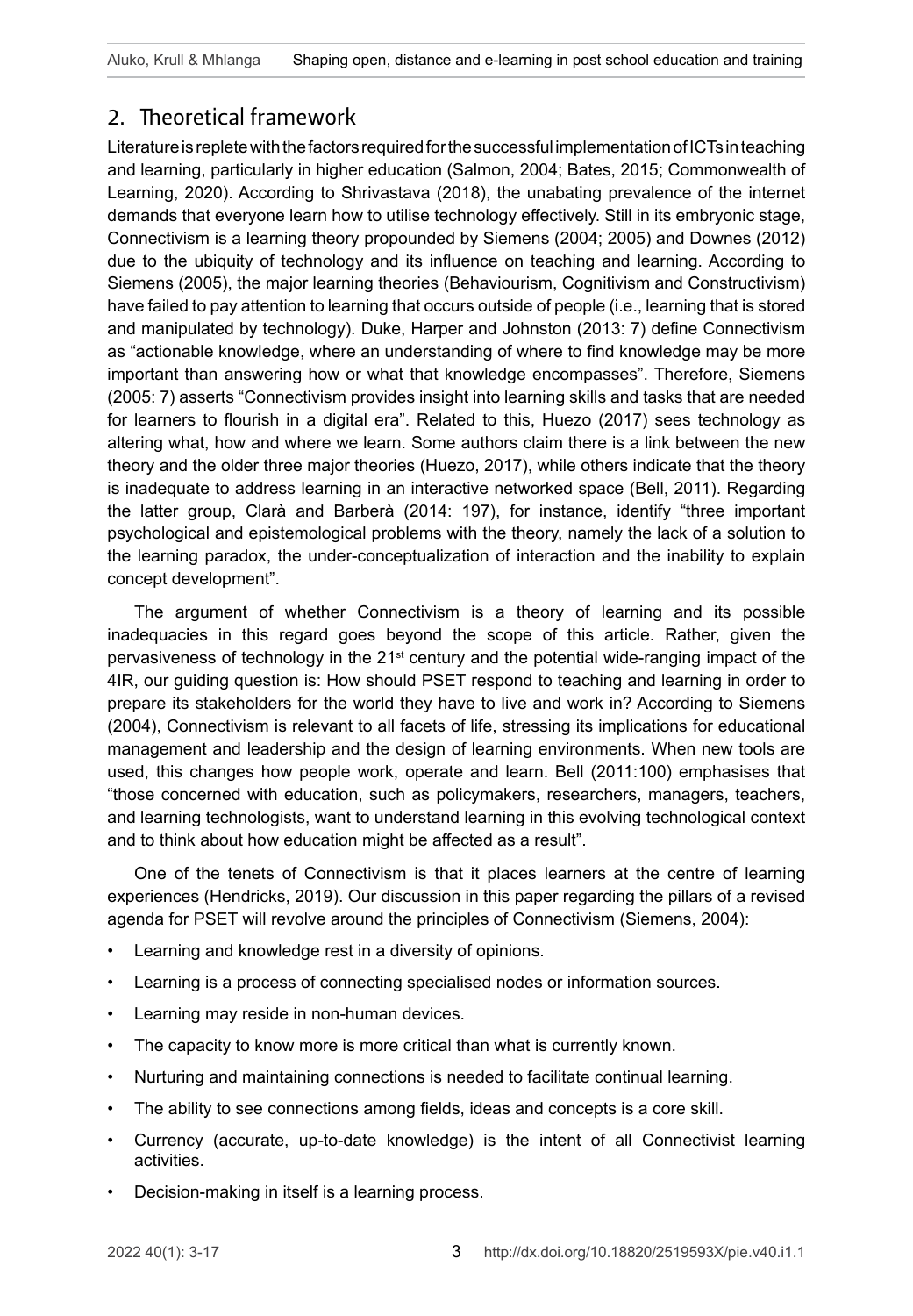# 3. A rising agenda for shaping odel in PSET

We have outlined the theory of Connectivism as a basis for questioning previously held beliefs about learning and teaching; the responsiveness of curricula to the current education landscape and the need for appropriate quality assurance mechanisms to ensure favourable student learning outcomes.

## 3.1 Questioning of traditional values and beliefs of teaching and learning in PSET

The COVID-19 pandemic resulted in disruption to all educational sectors (Bozkurt & Sharma, 2020; Kanwar & Daniel, 2020). Similar to the schooling sector, the PSET sector had to grapple with finding ways to continue teaching and learning while campuses were shut down during national lockdowns. While universities in South Africa have been encouraged to expand online and blended learning offerings (DHET, 2013), very few universities had substantial offerings in these areas before the COVID-19 pandemic. Pre-pandemic, the PSET sector focused mainly on in-person educational experiences that limited the numbers of people able to participate (DHET, 2020).

One of the objectives in the South African White Paper for Post-School Education and Training (DHET, 2013) was to expand access, improve quality and increase the diversity of educational provision. However, improved student access, success and throughput rates remain challenges to overcome. The PSET sector has to deal with low participation, high attrition and "the historical, geospatial, economic inequalities of the country and the world students live in" (Czerniewicz *et al.,* 2020: 949).

The use of technologies enabled the continuation of teaching and learning during COVID-19. In preparation for ERTL, PSET institutions were required to assess their existing practices and identify alternative and diverse ways of teaching and learning. Traditional contact institutions looked to distance education methods of provision. "Institutions that despised remote and distance education, and looked down on online learning suddenly embraced online, remote and distance learning as if they were long lost cousins, albeit from the poorer side of the family" (Czerniewicz *et al.,* 2020: 949). While most institutions swiftly pivoted to an online mode, some institutions initially decided to postpone teaching and learning on the assumption that only classroom teaching could enable quality learning experiences (Salmi, 2020).

As seen in the paragraph above, ODeL is often stigmatised as being lower quality than in-person learning (Hodges *et al.,* 2020). Yet research shows that online teaching and learning done well can generally be considered as effective as traditional classroom teaching and learning (Nguyen, 2015). More importantly, practitioners and researchers should move beyond comparing educational modalities, and rather focus on the design of courses and how students learn in different settings (Nguyen, 2015). While ERTL cannot be considered the same as online learning (Hodges *et al.,* 2020), the pivot to ERTL required educational institutions to re-evaluate some of their assumptions about teaching and learning, and critically interrogate long-established teaching practices. The effect of the pandemic has pushed educators to reconsider questions such as: How do teachers teach? How do students learn? What does a blurring of boundaries between the physical and digital mean for student learning? (Motala & Menon, 2020).

ODeL, including distance education and online learning, are well-established forms of educational provision (Holmberg, 1995; Wong, Zeng & Ho, 2016). During COVID-19, these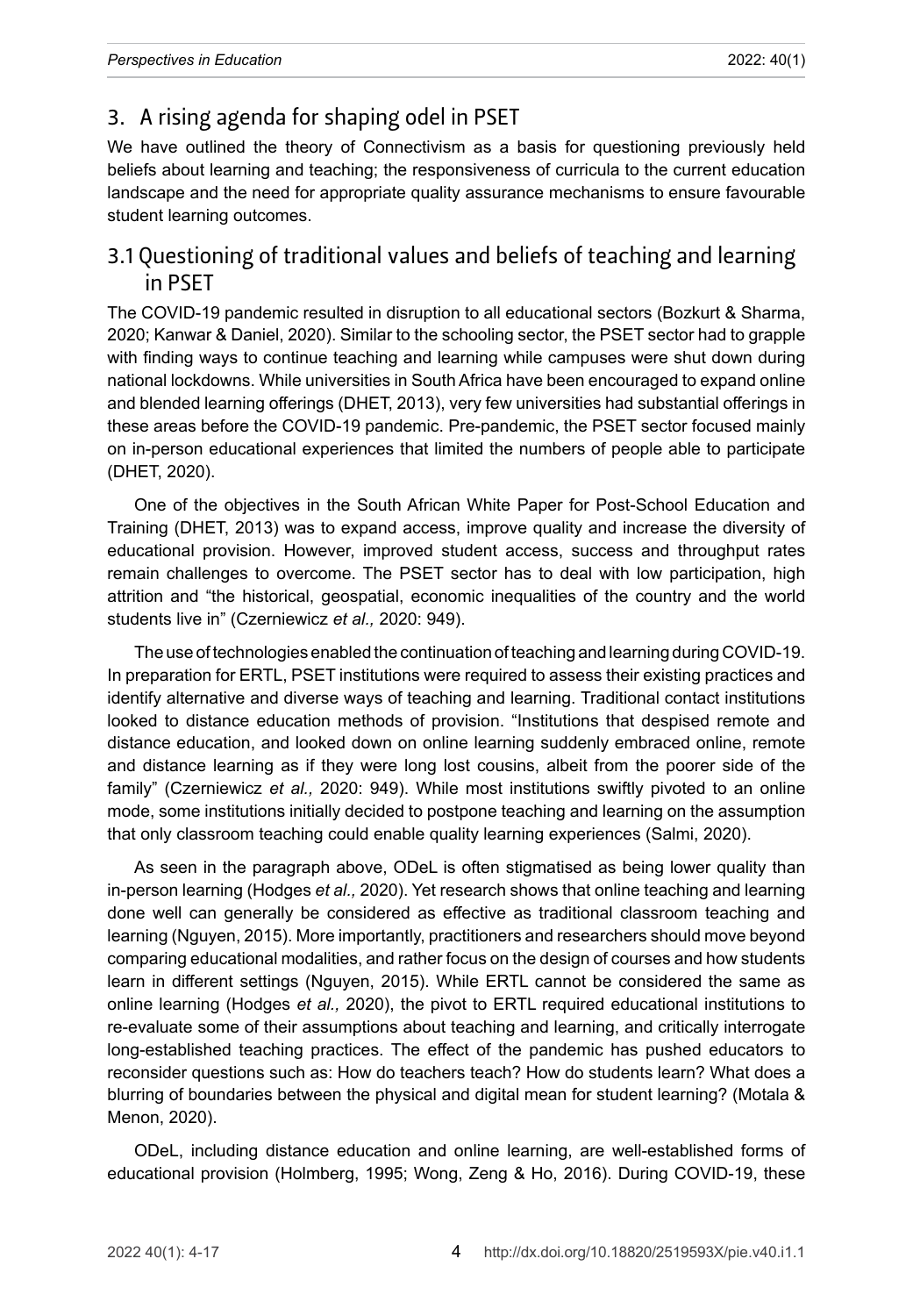modes of provision were utilised where contact classes could not easily respond to disruptions that resulted in their closure (Commonwealth of Learning, 2020). For contact-mode institutions, where synchronous activities (such as lectures and tutorials) are the dominant form of teaching and learning, asynchronous approaches needed to be adopted to better respond to the learning needs and connectivity challenges of students (Czerniewicz *et al.,* 2020). This challenged a common belief for many lecturers and students that learning only happens in the classroom. The role of traditional lectures and the need for lectures to ensure student learning was questioned. During the pandemic, many academics raised concerns about the lack of human interaction in online learning (Salmi, 2020), yet perhaps not realising that interactivity is often not a feature of large-class lectures (Wolhuter & Jacobs, 2021).

During and before ERTL, many PSET students were disadvantaged by not having access to digital devices, were unable to afford data costs and lived in environments unconducive to studying (DHET, 2020: Mhlanga & Moloi, 2020; Motala & Menon, 2020). While the move to ERTL was associated with many challenges for staff and students (Salmi, 2020), it did provide an opportunity to consider alternative forms of teaching and learning. A greater focus was put onto active and interactive learning, such as problem-based learning, selfdirected learning, peer learning and the flipped classroom (Salmi, 2020). To address student connectivity challenges, data-light practices had to be adopted instead of data-heavy virtual classes (Czerniewicz *et al.,* 2020). It also highlighted the need to align assessment approaches with curricula and pedagogical practices (Biggs, 1999; Salmi, 2020). In addition to teaching practices, assessment practices had to be interrogated. Previously held beliefs have been challenged, such as a skewness toward summative assessment, particularly around recall (Wolhuter & Jacobs, 2021) or that summative assessments should be in the form of invigilated examinations (Salmi, 2020). Institutions were forced to adopt alternative assessment practices, such as more continuous assessments, a greater focus on formative assessments or the use of alternative summative assessments such as portfolios or openbook exams (Salmi, 2020). However, Pokhrel and Chhetri (2021: 138) noted that authentic assessments and timely feedback were challenging for educators and education systems during ERTL.

The move to ERTL highlighted certain poor pre-pandemic pedagogical practices, such as a lack of well-designed learning interactions and suboptimal assessment practices (Czerniewicz *et al.,* 2020). Although the pandemic has forced PSET institutions to adopt ODeL methods, unfortunately, "the content and design is pretty much the same" as before (Ashour, 2021: 9). For teaching and learning to be effective, institutions need to be conscious of not just the "what" to be taught, but also its "how" (Jung, 2020). This has resulted in the need for educational institutions to focus more on the contextual realities of their students, the resources they have available and opportunities for learning (Czerniewicz *et al.,* 2020). Institutions also needed to reconsider their support systems for students (Salmi, 2020). Additionally, Okebiorun (2020: 261) decries "the rigid structure of time periods, methods and grade-level progression" still being used by PSET systems that do not prepare students with the right skills for the future of work. Katola (2014) also laments the reliance on rote-learning, which is not geared towards professional competencies, but just aims at passing examinations. Ashour (2021: 9) asserts that "universities need to customise curricula and course delivery for online delivery. More creative assessment tools should also be created".

There is also forecasted impact on the PSET sector due to the 4IR, artificial intelligence and increased digitisation (Motala & Menon, 2020). The effect of the pandemic has sped up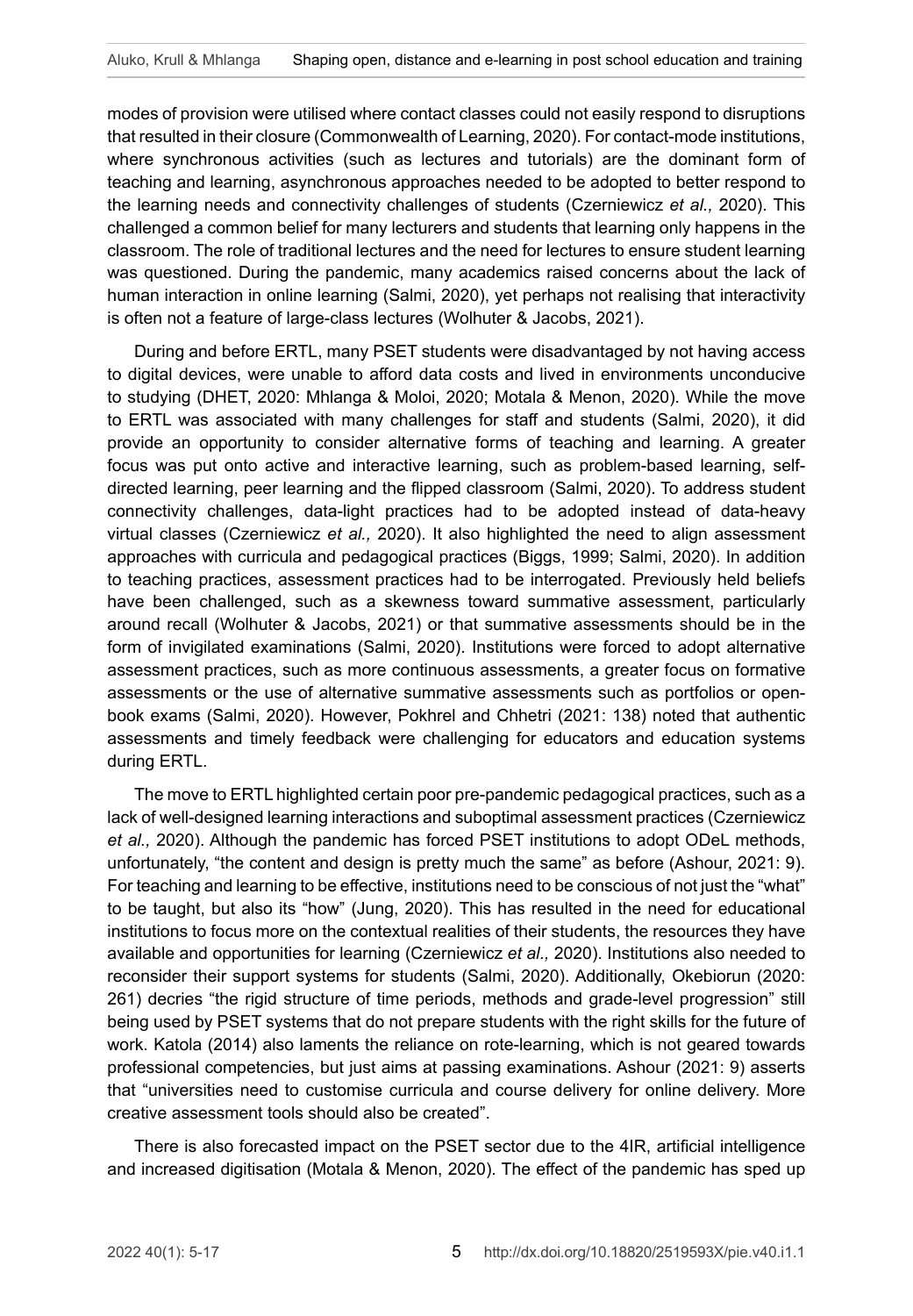the digital transformation of education (Mhlanga & Moloi, 2020). Looking forward, technologies can be seen to help address many of the challenges facing the PSET sector, such as increasing student enrolment numbers without an associated increase in staff and infrastructure, and supporting the needs of students from diverse backgrounds (Nguyen, 2015; Universities South Africa, 2020). Students leaving the PSET sector and entering the workforce are likely to encounter future shifts and challenges. Therefore, teaching and learning strategies are required that "create well-educated, socially conscious citizens equipped with the knowledge, skills and attributes for a rapidly changing era" (Motala & Menon, 2020: 82).

## 3.2 The responsiveness of the curriculum

Although the term "curriculum" has different meanings, Mulenga (2020: 21) highlights that it "embodies the intentions of education; it is the programme of education. A curriculum therefore carries the beliefs, values, attitudes, skills, knowledge and all that education is about". Nonetheless, curricula should also be flexible, to match the needs of a society. In its theory and approaches, curriculum entails curriculum as product, process, context and praxis (Mgqwashu, 2016), which Khan and Law (2015) advise should be integrated. Yet often curricula are not responsive. A DHET (2020: 9) report regarding the PSET sector notes that "[c]urrent curricula, programmes, and courses are misaligned with labour market demands, while mechanisms to review and update programmes and curricula are highly bureaucratic and operate in long, slow cycles". The challenge of curriculum and societal needs misalignment gained greater international focus around 2015 "amid growing global debate on globalisation and migration, climate change, and technological advancements such as artificial intelligence" (OECD, 2020: 2). According to the series of thematic reports from the OECD Education 2030 project, "countries began to revisit questions on the kinds of competencies students would need for the future and how these could best be fostered through curriculum" (OECD, 2020: 2).

According to Mulenga (2020: 22), by satisfying the needs of a changing society, "the conceptualisation of a curriculum will continue to slowly accommodate itself with the present educational needs so as to suit the arising needs". The world is witnessing social and economic changes "driven by advances in knowledge and rapidly advancing technologies… Knowledge is increasingly becoming a key element of economic production in any society, with innovation, research, and science representing important components of knowledge" (Ashour, 2021: 3). Mulenga (2020: 26) asserts "there is evidence of an increased need for individuals to develop capabilities to flexibly adapt to rapidly changing globalised social and economic models", indicating an emphasis on metacognitive knowledge.

The PSET sector is not exempted from this change, especially with the COVID-19 pandemic and the 4IR accelerating the need for innovation. There is a huge need for a "growth mindset" in the sector, with a call for overhauling the outdated curricula inherited from previous colonial masters, which is still being used for teaching and learning on the African continent, coupled with archaic methods and approaches (Okebiorun, 2020: 260). The PSET curriculum needs to address 21<sup>st</sup> century skills in their entirety. In addition to personal development in the cognitive, interpersonal and intrapersonal realms, 21<sup>st</sup> century skills include critical thinking, communication, collaboration, creativity, innovation and entrepreneurship (Ashour, 2021). Additional competencies include "those related to local, global, and digital citizenship that enhance individuals' ability to respond constructively in challenging situations. The cognitive skills of the population, not just school completion, are strongly related to the country's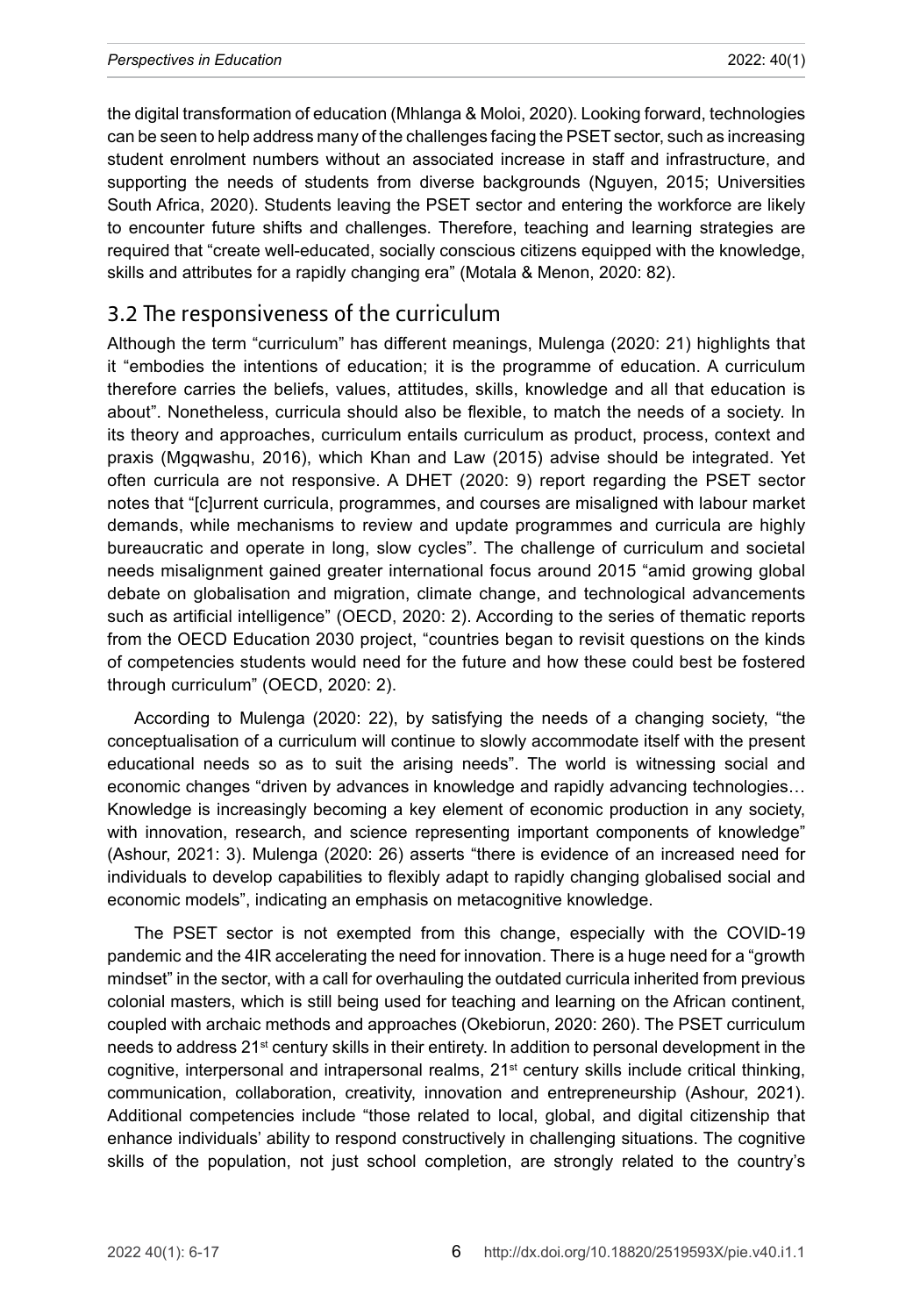economic development" (Ashour, 2021: 4). These imply the PSET sector needs to change to match societal needs.

There are concerns regarding the preparedness of graduates for the demands of the world of work, indicating a gap between qualifications and labour market demands (DHET, 2020; OECD, 2020). To support this, Terblanche and Bitzer (2018) observed that the TVET college curriculum in South Africa needs restructuring in order for it to support more innovative responses to industry requirements. Several scholars (Ashour, 2021; Kraak & Paterson, 2016) have recommended the elimination of redundant courses, a focus on lifelong learning, the promotion of research and innovation and industry involvement in curriculum development. To ensure relevance, Khoza and Mpungose (2020) assert that it is time for higher education to start embracing digitalised curricula. They define a digitalised curriculum "as a plan for teaching, learning, and research, driven by specific hardware, software, and theories/ pedagogies" (2020: 1). A digitalised curriculum enables institutions to move away from a performance curriculum (that answers the "what" question) to a competency-based curriculum that answers the "how" question. This is because the key principles of the "competence-based curriculum are learning activities, outcomes, facilitation, learning community, and distance learning" (Khoza & Mpungose, 2020: 5). Yet many academics remain resistant, showing that "they have not been convinced of the importance of a digitalised curriculum" (2020: 2) although this can be overcome through encouraging creativity, reflection and inspiration. Breaking the curriculum down into more manageable chunks, which can be recognised through microcredentials, is also a way in which increasing numbers of institutions around the world are seeking to be more responsive (Brown *et al.,* 2021).

Curricula should also be thought of in the ways that they are mediated. Ashour (2021: 9) states that "universities need to customise curricula and course delivery for online delivery. More creative assessment tools should also be created". Lastly, Okebiorun (2020: 269) calls on the PSET sector to periodically review its curricula, focus on the professional learning of its workforce and introduce "compulsory general courses on ICTs for all students in various faculties and departments".

## 3.3 The need for adaptable quality assurance mechanisms

This section focuses on how quality should be enhanced in technology-supported teaching and learning. The section draws mainly on the latest developments that have been ushered in by the advent of COVID-19 challenges, which forced institutions to resort to ERTL. It argues that under these conditions, quality assurance in higher education should be used as an instrument that ensures sufficient depth in student learning experiences.

Quality assurance "is also accepted as a daily reality at individual institutions. The problem is that there's no evidence to show any widespread qualitative change in classroom practices or students' learning experiences" (Tadesse, 2016: 2). Yet, the investment in quality assurance in universities is aimed at enriching students' learning experiences to ensure maximum learning gains. Institutional quality assurance mechanisms need to ensure that students engage with content in ways that promote the development of problem solving and critical thinking skills (Mohee, 2019), innovativeness, and ability to apply what is learnt to solve real life problems. Quality assurance is meant to demonstrate to internal and external stakeholders that the university practices are professional and credible, such as the quality of graduates that are produced.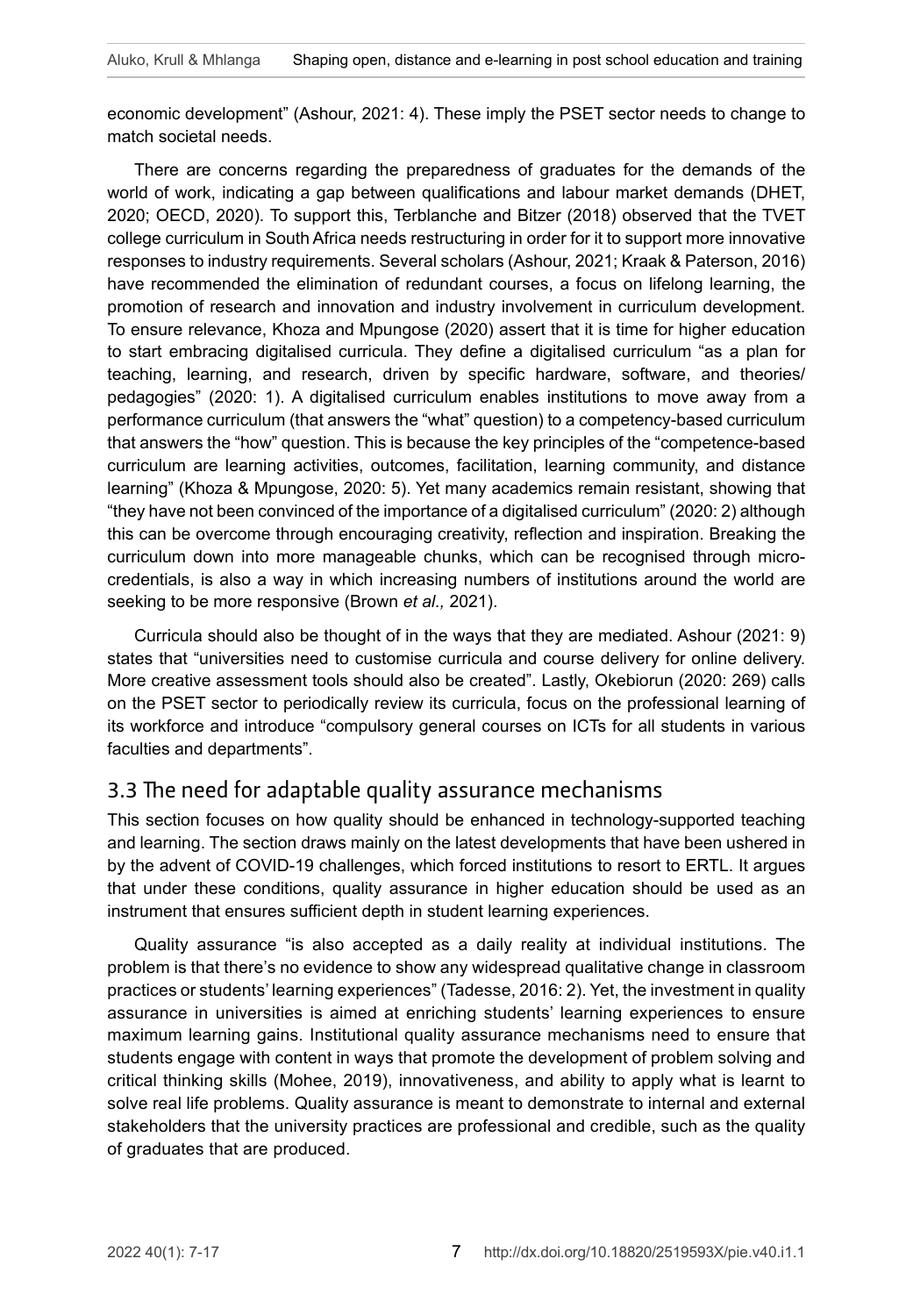"Quality" and "quality assurance" are elusive terms, especially when used within education contexts. In a university context, some consensus has to be reached in terms of what constitutes quality in order to work towards a common purpose and build a desired culture. As Barnett (1994: 171) argues, universities carry particular social and cultural identities. These identities influence not only public perceptions of institutions, but also of the graduates that come out of the institutions. While quality assurance practices were common in higher education institutions before COVID-19, with an emphasis on colleagues supporting one another in a shared commitment to continuous improvement (Mohee, 2019), the sudden closure of campuses at the beginning of 2020 forced institutions to resort to ERTL, which meant that the quality assurance processes that were in place, could not serve such a rapid transition. The COVID-19 pandemic fast-tracked the use of educational technology to support teaching and learning. Whilst this has positive implications in terms of greater flexibility in learning, it has posed potential threats to the integrity of learning as many quality assurance measures were not setup for this form of educational mediation. Owing to the rapid transition to ERTL, many institutions did not have time to put in place mechanisms to ensure that content was appropriately curated for online mediation, sufficient support for remote learning was planned, effective communication between students and the university would happen and credible assessment processes would take place. Quality assurance, as used in this article, is a proactive process that entails putting in place mechanisms to ensure that desired educational goals will be achieved. A lack of such robust quality assurance measures in ERTL therefore poses serious threats to the credibility of higher education.

While many universities had a Learning Management System (LMS) in place before the pandemic, the move to ERTL emphasised the importance of this technology for continued teaching and learning. An LMS is a software application for the administration, documentation, tracking, delivering and reporting of educational courses (Gupta, 2019). It provides a lecturer with a way to create and deliver content, monitor student participation and access student performance. At the same time, an LMS provides a good opportunity for quality assurance of processes by peers at a distance. It makes peer reviewing of processes easier, faster and cheaper than in conventional in-person environments, especially in areas of programme design, materials development and student assessment. Quality assurance in ODeL needs to address the following mechanisms: programme design, learner support, materials development, student assessment, supporting infrastructure and facilities and staff complement and staffing (number and competence) (Mohee, 2019). In addition to the quality assurance mechanisms described by Mohee (2019), in the South African context, the National Association of Distance Education and Open Learning in South Africa (NADEOSA) quality criteria for distance education (NADEOSA, 2021) provide quality assurance guidelines for ODeL settings.

A critical quality aspect of ODeL is how the learning pathway is designed for learners to navigate their way through the learning process with ease and achieve the planned learning outcomes. The careful design of high-quality online learning is not about the provision of textual materials or video clips for students to go through (OER Africa, 2021). However, in practice, this was what was often put in place during ERTL. Therefore, essential guidelines on course layout, learning and teaching strategies, learning activities and assessment, and on technological aspects of the virtual environment are needed. Designing an online learning pathway requires the designer to think seriously about what the student should achieve and how best that can be achieved in a virtual environment. The following key questions need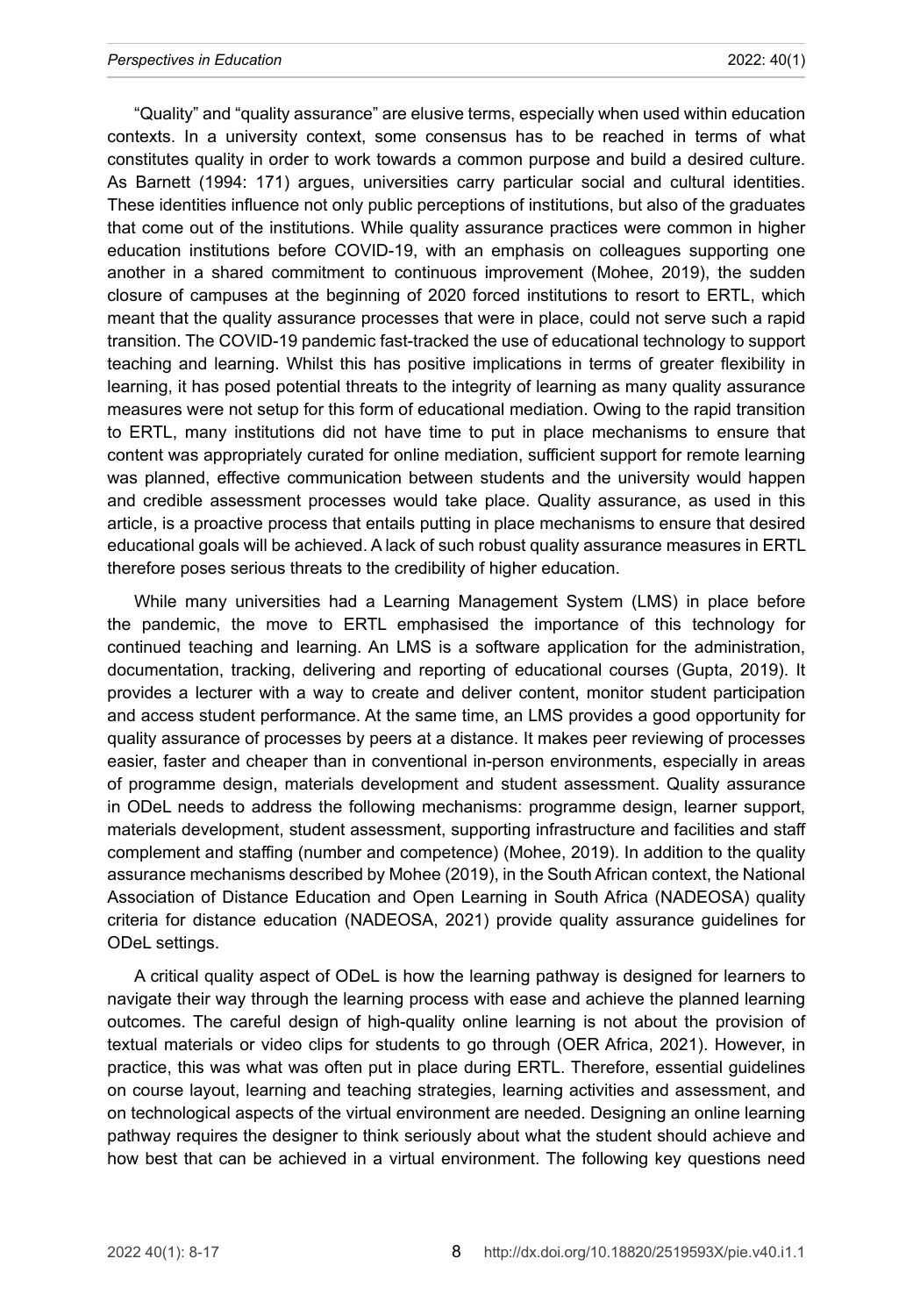to be asked when designing learning experiences: Where does the learning start? What are students going to learn? How will they learn? How will I know they have learnt this? How will I ensure good quality learning? (Saide, 2012). It is important to note that quality issues are thought about throughout the design process, and not as an afterthought.

High-quality learning design is underpinned by sound learning theory. In this regard, Connectivism and other theories of learning can support learning design processes. This was a major gap at the start of ERTL, where learning resources were often digitised without much consideration for how they would be used. In using technology in teaching and learning, it is the chosen pedagogy and not the technology that comes first (Cowling & Birt, 2018). A good learning designer brings in technology to support the preferred pedagogical approach. For example, social interaction and learning collaboration is possible in ODeL. Utilising technological tools to promote cognitive, social and teacher presence can address a sense of isolation in ODeL and enhance the quality of learning (Garrison, Anderson & Archer, 2001).

#### 4. Discussion

Now that we have considered the need to question previously held beliefs about learning and teaching; the responsiveness of curricula to the current education landscape and the need for good quality assurance mechanisms, we will interrogate some of the implications of these pillars using the lens of Connectivism. We will also provide some recommendations for relevant ODeL practices in the PSET sector.

## 4.1 Foregrounding a student-centred approach

The basic tenet of Connectivism is that "knowledge is distributed across a network of connections, and therefore learning consists of the ability to construct and traverse those networks" (Downes, 2012: 85). The networks are made up of nodes (learning communities), which could refer to any source of information, including journals, databases and websites (Goldie, 2016). Downes (2012) asserts the following characteristics of successful networks, which the authors deem necessary for any learning that is student-centred:

- Diversity entities in a network have distinct and unique states.
- Autonomy entities within networks govern themselves.
- Openness membership of a network is fluid.
- Interactivity knowledge is derived through interactions.

Commenting on the above, Goldie (2016) asserts that regardless of distance, students have the opportunity to learn from one another, knowledgeable others and various systems due to the affordances of technology. Therefore, the theory places learners at the centre of the learning experience (Hendricks, 2019). In Connectivism, learning starts "when knowledge is actuated by learners connecting to and participating in a learning community" (Goldie, 2016: 1064). Pozzi (2011) describes this as the "crucial importance of meaning's constructing and making connections among specialized communities; and the enhancement of "collaborative and cooperative aspects of learning" (Section 3, para. 1). The questioning of traditional values and beliefs of teaching and learning means shifting attention from lecturer-centred approaches to student-centred ones in which the focus is now on what students need to learn, why they need to learn it, and how they are going to do so (Jon M. Huntsman School of Business, 2021). An approach that is student-centred, rather than lecturer-centred, must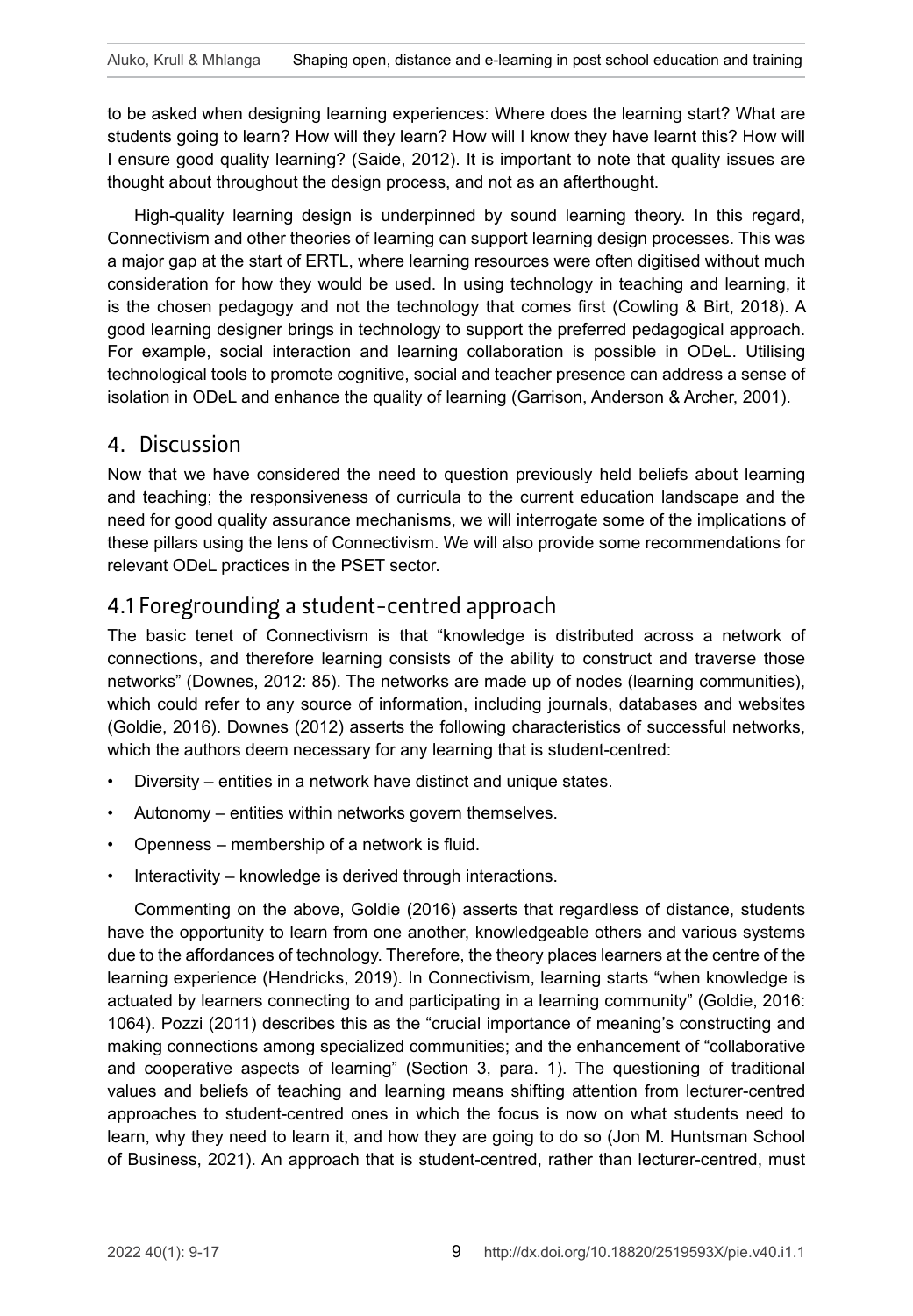enable students to develop self-directed learning (Commonwealth of Learning, 2020). In this way, the lecturer enables student learning through a process of connecting specialised nodes or information sources (Siemens, 2004).

Muganga and Ssenkusu (2019: 16) claim there has been a gradual shift from teachercentred approaches to student-centred approaches, yet "western countries have begun to adopt these methods at all levels of education, while much of the developing world continues to rely mainly upon teacher-centred learning". Keiler (2018) argues that the move towards student-centredness faces challenges such as teachers' concerns about classroom management, the pace of curriculum, how students would fare in external examinations, and the reluctance of teachers to transition from traditional methods. However, utilising the principles of Connectivism can help educators to transition from lecturer-centredness to student-centredness.

## 4.2 Embracing appropriate technologies to support teaching and learning

The prevalence of technology in teaching and learning confirms that learning and knowledge rest in a diversity of opinions and may reside in non-human appliances or technology (Siemens, 2004). Technology should be embraced as integral to any plan for reshaping PSET in the future to ensure students have access to high-quality educational opportunities that address the growing demand for "digital skills" in the labour market (DHET, 2020). In order to continue using ODeL methods, PSET institutions need to customise their curricula and course delivery in alignment to online education models and theories (Ashour, 2021: 15). A multimodal approach considers formats that are conducive for learning within particular contexts, which may include printed and digital resources that enable flexible and equitable forms of teaching and assessment (Czerniewicz *et al.,* 2020). Appropriate tools and technologies are required that support dialogue and communication, as well as interactions between students and teachers, students and other students, and students and materials (Commonwealth of Learning, 2020).

Moving towards greater technology-mediated education enables opportunities to transform the learning experience for students to succeed in an increasingly digital world. Connectivism suggests that the process of learning focuses on connecting specialised information sets (Siemens, 2005). It is therefore important to direct students to a variety of sources of information and help them make connections between the different pieces of information they get from these different sources. Students need to be equipped to critically evaluate information from diverse sources. Thus, presenting sizable amounts or chunks of information and structuring reflection activities around that information is essential in designing for online learning (Shank, 2018).

## 4.3 Strengthening the capacity to support success

A major requirement for succeeding in technology-mediated learning is equipping staff and students with the skills required for digital fluency (Czerniewicz *et al.,* 2020; Universities South Africa, 2020). Furthermore, general capacity-building opportunities for academics around blended and online learning, teaching and assessment approaches are required. "Pedagogy and course design are the most important challenges in adopting innovative uses of technology in distance education" (Ashour, 2021: 9), necessitating the further training of faculty members. Digital inequalities and digital divides remain a concern in South Africa (Stats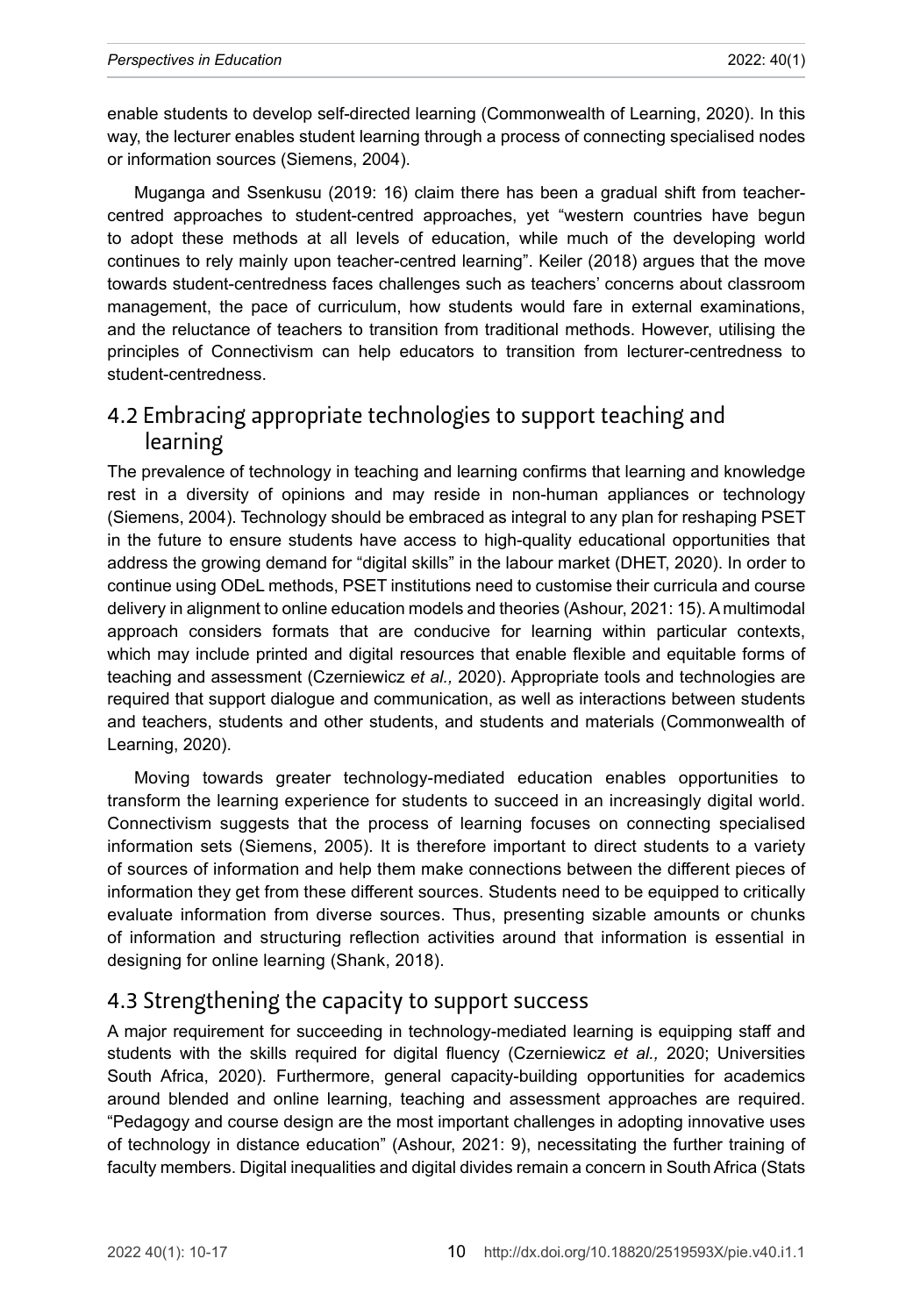SA, 2019) and in many other countries, which is an impediment to successfully preparing for the 4IR. Globally, many young people (25 years and below) do not yet have internet access at home (UNICEF, 2020). Therefore, teaching and learning approaches that are suitable for local contexts and focus on "low-bandwidth" technologies will ensure wide student participation beyond the pandemic. Government interventions and public-private partnerships must ensure that affordable devices and connectivity are equitably available to PSET students going forward (DHET, 2020). Educational providers can work in partnership with service providers to offer zero-based access for education courses, providing data bundles as part of the course package or having physically-distanced contact sessions in spaces offering free Wi-Fi hotspots (UNICEF, 2020).

Another area to support student success is to provide appropriate academic, technological and emotional support to students (Commonwealth of Learning, 2020). These support mechanisms are an integral part of the design process and constitute a key quality component in online learning. Students need to know where to access support as and when they need it. Online support should also aim to give students autonomy and create awareness of their responsibility to shape how learning happens. The role of the teacher is to guide and support learning. Thus, in designing learning, one should be clear on how students will be supported.

### 4.4 Ensuring appropriate assessment processes

ERTL has posed tremendous challenges to student assessment processes. In fact, the experience has challenged traditional forms of assessment in universities. In many instances, either assessment has been watered down or its credibility has been severely undermined. Many people, including students, have expressed concern about virtual assessment processes (Guangul *et al.,* 2020). There is a need to rethink assessment so that more rigorous and authentic forms of assessment are used in universities (Villarroel *et al.,* 2020). Whilst this concern has been linked to ERTL, it is equally relevant for traditional teaching and learning settings. The integrity of assessment systems and processes is a key aspect affecting the academic standing of an institution. Bearman *et al.* (2020) suggest three questions that should be considered in designing an online assessment:

- Is this assessment particularly critical?
- Does the assessment focus on knowledge recall or application?
- How will you communicate changes (for example new content, revised assessment deadlines) with students and help them prepare?

The first question above suggests that if the assessment that was originally administered under contact conditions is not critical, then alternative forms that do not require online invigilation should be administered. These alternatives could be coursework-related assessment tasks that require students to demonstrate mastery of key course concepts or skills. As Bearman *et al.* (2020) rightly point out, knowledge recall assessments easily lend themselves to cheating. Open-book examinations, which test higher-level skills, are a better option. The last question reminds institutions of the need to make students aware of how they will be assessed timely enough for them to prepare. Enabling students to practise before they do an actual assessment will go a long a way in preparing students adequately for the new format assessment. It is important to make the assessment questions authentic and to give students rubrics so that they know what the expectations are (Bearman *et al.,* 2020; Villarroel *et al.,* 2020).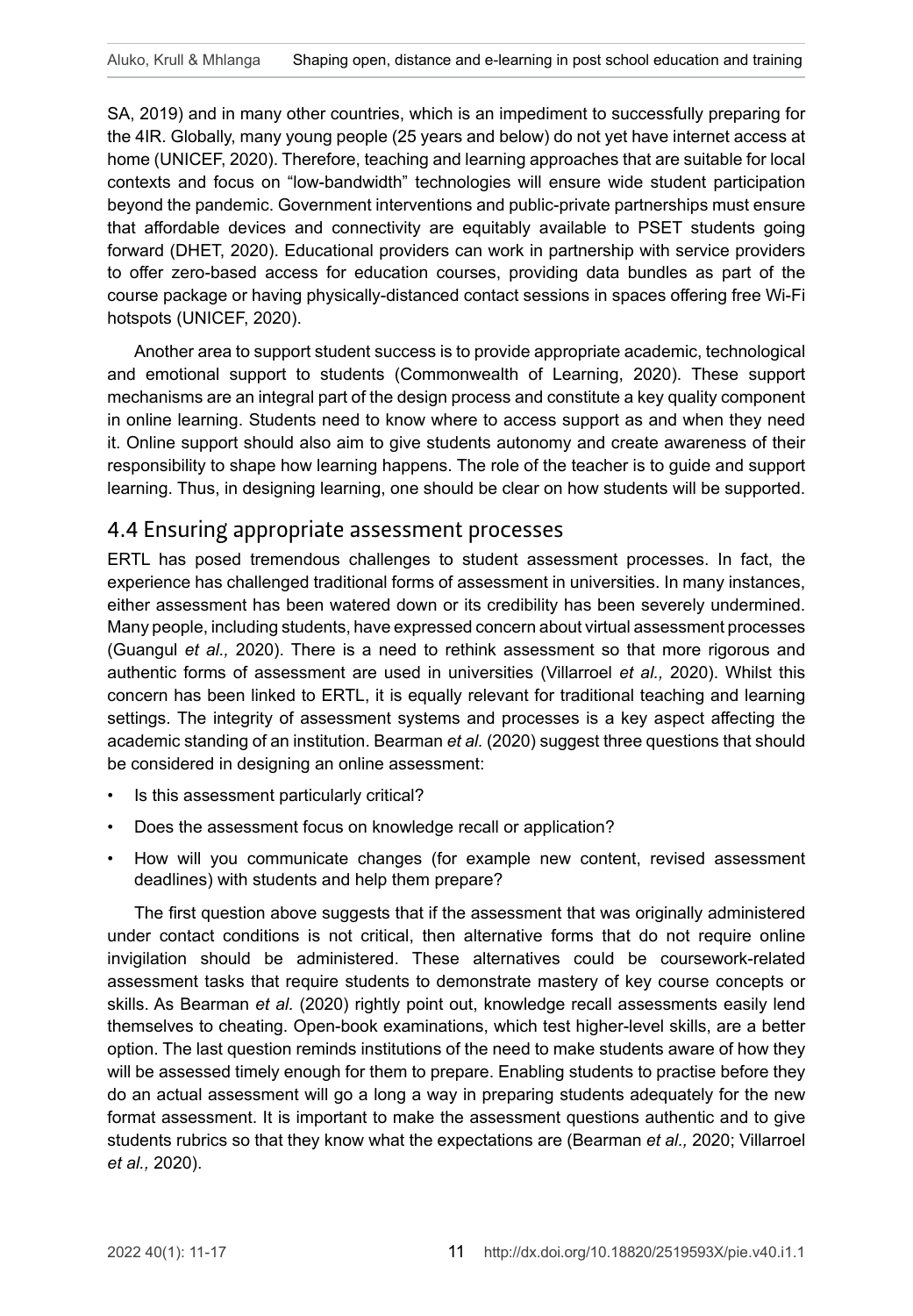# 4.5 Regular curriculum revision and renewal

Regarding the responsiveness of the curriculum, Mulenga (2020) asserts that a clear measure of the quality of a curriculum for PSET is how the process of curriculum development keeps on accommodating itself with the fluidity of societal changes. There is an increasing need to prepare people to deal with accelerating social and economic change and for curricula that is responsive to the pace of technological change (DHET, 2020). In order to prepare students, institutions will have to consider "a paradigm shift in attitude towards curricula, teaching pedagogies, and how to provide students with the highly flexible, mobile mindset that they will need in the 21<sup>st</sup> century workplace" (Motala & Menon, 2020: 93). In relation to students acquiring  $21<sup>st</sup>$  century skills, "quality assurance for higher education should focus on competencies acquired by students on the different programmes rather than the document descriptions of degrees and diplomas in curriculum documents" (Mulenga, 2020: 23). Makumane and Khoza (2020: 95) advocate for curricula to "encompass societal needs (social reasoning), facts as representative of a specific discipline (professional reasoning) and the unique strategies adopted by the educator to attain desired goals (personal reasoning)" without neglecting one for the other.

Lastly, none of the above areas discussed can take place without high-quality educational management and leadership. Mulenga (2020) rightly laments poor management due to lack of focus on institutional visions and missions, but rather serving political agendas. According to Terblanche and Bitzer (2018: 108), "educational leaders and managers are needed who keep abreast of emerging trends". Seasoned leaders are needed to manage the PSET sector: those who see decision-making in itself as a learning process and who are constantly dissatisfied with the status quo, will know that knowing "more is more critical than what is currently known" (Siemens, 2004).

## 5. Conclusion

The current COVID-19 pandemic has brought to the fore the teaching and learning challenges with which the PSET sector has been struggling. However, despite the additional challenges caused by the COVID-19 pandemic, the experiences in 2020 and 2021 could be an opportunity to reimagine and reshape a different future for ODeL in the PSET sector. Caution must be taken not to simply revert to suboptimal pre-pandemic teaching and learning practices after the pandemic is over. As discussed in the annual conference of the National Association of Distance Education and Open Learning in South Africa (NADEOSA) held 11–13 May 2021, that led to the conceptualisation of this special issue, the PSET sector must reflect on current practices and perhaps emerge with better practices that are aligned with 21<sup>st</sup> century skills needs, to better contribute to the socio-economic development of the country and the continent. The authors believe that a focus on the following areas discussed in this article, will help establish improved learning and teaching practices to address the needs of the PSET sector in future: a) foregrounding a student-centred approach to teaching and learning, b) embracing appropriate technologies for learning and teaching, c) strengthening the capacity to support staff and student success, d) ensuring appropriate assessment practices and e) regular curriculum revision and renewal. They are also areas for further research. We trust that the call for a revised agenda for ODeL in the PSET sector will help the sector move forward to meet the challenges that lie ahead. Additionally, aside from this lead article, authors in this special issue have lent their voice to this same sentiment through their thought-provoking articles.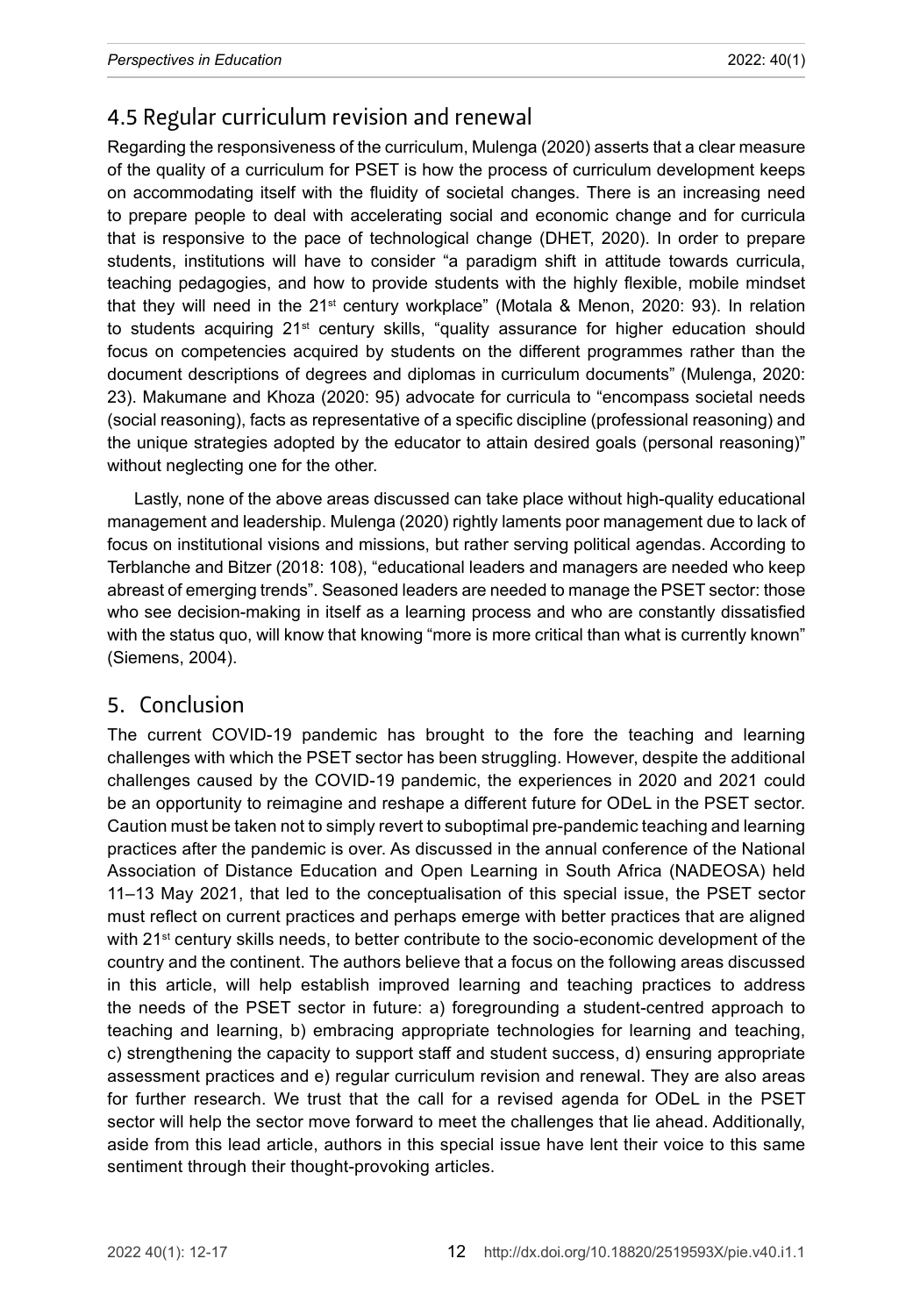## References

Ashour, S. 2021. How COVID-19 is reshaping the role and modes of higher education whilst moving towards a knowledge society: the case of the UAE. *Open Learning: The Journal of Open, Distance and e-Learning*: 1-16. <https://doi.org/10.1080/02680513.2021.1930526>

Barnett, R. 1994. Power, enlightenment and quality evaluation. *European Journal of Education*, 29(2): 165–179. <https://doi.org/10.2307/1561639>

Bates, T.W. 2015. *Teaching in a digital age: Guidelines for designing teaching and learning*. Vancouver, British Colombia: Bates & Associates.

Bearman, M., Dawson, P., O'Donnell, M., Tai, J. & Jorre de St Jorre, T. 2020. *Ensuring academic integrity and assessment security with redesigned online delivery*. Available at <http://dteach.deakin.edu.au/2020/03/23/academic-integrity-online/>[Accessed 1 August 2021].

Bell, F. 2011. Connectivism: Its place in theory-informed research and innovation in technologyenabled learning. *International Review of Research in Open and Distributed Learning*, 12(3): 98-118.<https://doi.org/10.19173/irrodl.v12i3.902>

Biggs, J. 1999. What the student does: Teaching for enhanced learning. *Higher Education Research & Development,* 18(1): 57-75.<https://doi.org/10.1080/0729436990180105>

Bozkurt, A. & Sharma, R.C. 2020. Emergency remote teaching in a time of global crisis due to CoronaVirus pandemic. *Asian Journal of Distance Education, 15*(1): i-vi.

Brown, M., Nic Giolla Mhichíl, M., Beirne, E. & Mac Lochlainn, C. 2021. The global microcredential landscape: Charting a new credential ecology for lifelong learning. *Journal of Learning for Development*, 8(2): 228-254.

Clarà, M. & Barberà, E. 2014. Three problems with the connectivist conception of learning *Journal of Computer Assisted Learning,* 30: 197-206. <https://doi.org/10.1111/jcal.12040>

Commonwealth of Learning. 2020. *Guidelines on distance education during COVID-19*. Burnaby: Commonwealth of Learning.

Cowling, M. & Birt, J.R. 2018. Pedagogy before technology: A design-based research approach to enhancing skills development in paramedic science using mixed reality. *Information*, 9(2): 29. <https://doi.org/10.3390/info9020029>

Czerniewicz, L., Agherdien, N., Badenhorst, J., Belluigi, D., Chambers, T., Chili, M., de Villiers, M, Felix, A., Gachago, D., Gokhale, C., Ivala, E., Kramm, N., Madiba, M., Mistri, G., Mgqwashu, E., Pallitt, N.,. Prinsloo, P., Solomon, K., Strydom, S., Swanepoel, M., Waghid F. & Wissing, G. 2020. A wake-up call: Equity, inequality and Covid-19 emergency remote teaching and learning. *Postdigital Science and Education,* 2: 946-967. [https://doi.org/10.1007/](https://doi.org/10.1007/s42438-020-00187-4) [s42438-020-00187-4](https://doi.org/10.1007/s42438-020-00187-4)

Department of Higher Education and Training (DHET). 2013. *White paper for post-school education and training: Building an expanded, effective and integrated post-school system*. Pretoria: Department of Higher Education and Training.

Department of Higher Education and Training (DHET). 2020. *Report of the Ministerial Task Team on the Implications of the 4th Industrial Revolution for the Post-School Education and Training System*. Pretoria: Department of Higher Education and Training.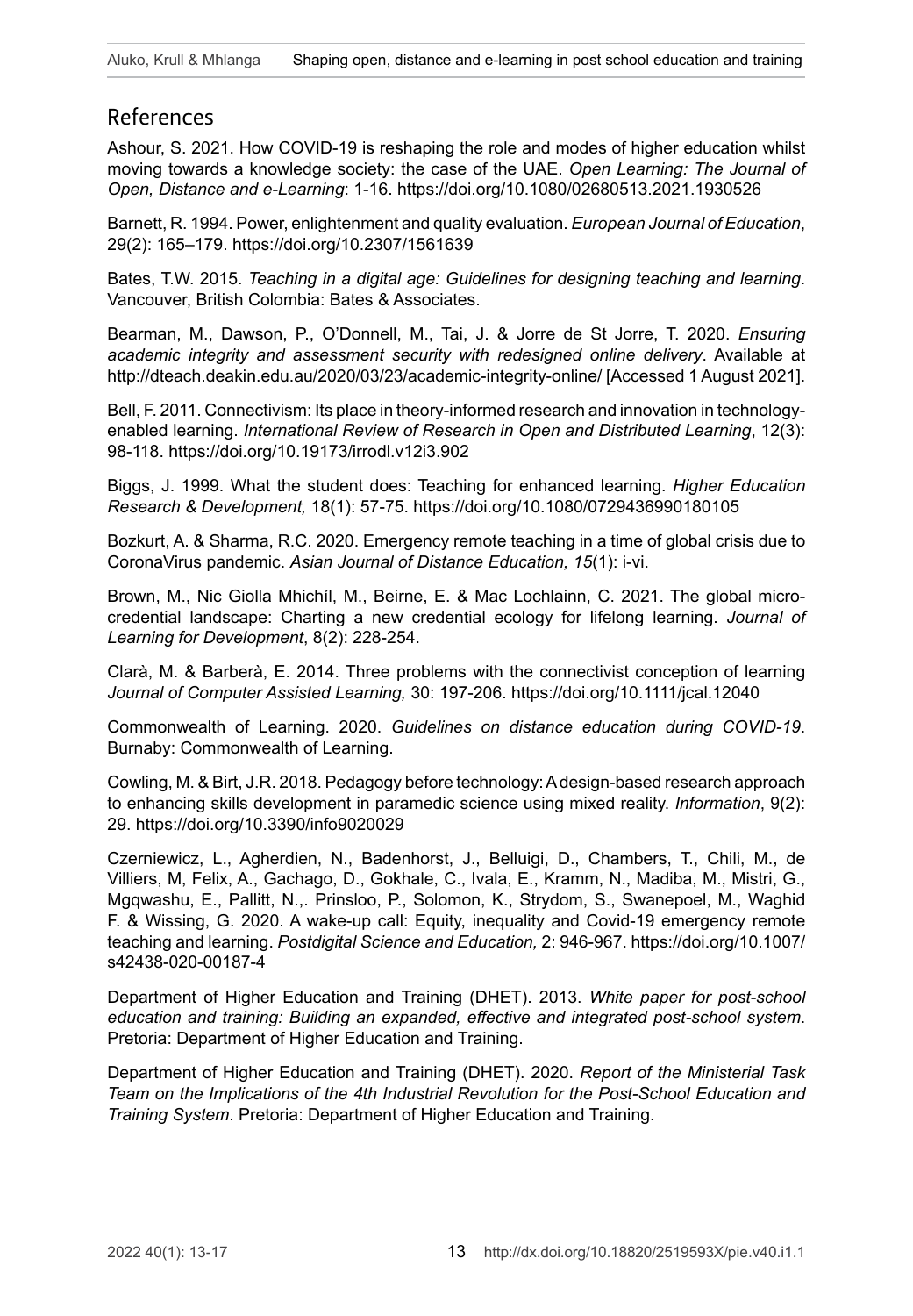Downes, S. 2012. *Connectivism and connective knowledge. Essays on meaning and learning networks*. Available at: [http://www.downes.ca/files/books/Connective\\_Knowledge-](http://www.downes.ca/files/books/Connective_Knowledge-19May2012.pdf)[19May2012.pdf](http://www.downes.ca/files/books/Connective_Knowledge-19May2012.pdf) [Accessed 30 October 2021].

Duke, B., Harper, G. & Johnston, M. 2013. Connectivism as a digital age learning theory. *The International HETL Review*, 4-13.

Garrison, D.R., Anderson, T. & Archer, W. 2001. Critical thinking, cognitive presence, and computer conferencing in distance education. *American Journal of Distance Education*, 15(1): 7-23. <https://doi.org/10.1080/08923640109527071>

Goldie, J.G. 2016. Connectivism: A knowledge learning theory for the digital age? *Medical Teacher*, 38(10): 1064-1069. https://10.3109/0142159X.2016.1173661

Guangul, F.M., Suhail, A.H., Khalit, M.I. & Khidhir, B.A. 2020. Challenges of remote assessment in higher education in the context of COVID-19: A case study of Middle East College. *Educational Assessment, Evaluation and Accountability*, 32: 519-535. [https://doi.](https://doi.org/10.1007/s11092-020-09340-w) [org/10.1007/s11092-020-09340-w](https://doi.org/10.1007/s11092-020-09340-w)

Gupta, S. 2019. *What is learning management system?* Available at [https://plopdo.](https://plopdo.com/2019/02/19/what-is-learning-management-system/) [com/2019/02/19/what-is-learning-management-system/](https://plopdo.com/2019/02/19/what-is-learning-management-system/) [Accessed 8 August 2021].

Hendricks, G.P. 2019. Connectivism as a learning theory and its relation to open distance education. *Progressio*, 41(1): 1-13. <https://doi.org/10.25159/2663-5895/4773>

Hodges, C., Moore, S., Lockee, B., Trust, T. & Bond, A. 2020. *The difference between emergency remote teaching and online learning.* Available at [https://er.educause.edu/](https://er.educause.edu/articles/2020/3/the-difference-between-emergency-remote-teaching-and-online-learning) [articles/2020/3/the-difference-between-emergency-remote-teaching-and-online-learning](https://er.educause.edu/articles/2020/3/the-difference-between-emergency-remote-teaching-and-online-learning) [Accessed 1 August 2021].

Holmberg, B. 1995. *Theory and practice of distance education*, second edition. London: Routledge.

Huezo, E. 2017. *Connectivism: The future of learning?* Available at [https://insider.fiu.edu/](https://insider.fiu.edu/connectivism-future-learning/) [connectivism-future-learning/](https://insider.fiu.edu/connectivism-future-learning/) [Accessed 10 July 2021]

Jon M. Huntsman School of Business. 2021. Available at [https://huntsman.usu.edu/learntwice/](https://huntsman.usu.edu/learntwice/articles/student-centered-learning-21st-century-education) [articles/student-centered-learning-21st-century-education](https://huntsman.usu.edu/learntwice/articles/student-centered-learning-21st-century-education) [Accessed 20 June 2021]

Jordan, K. 2020. Covid-19 school closures in low- and middle-income countries: Emergent perspectives on the role of educational technology. *Journal of Learning for Development*, 7(3): 399-415.

Jung, J. 2020. The fourth industrial revolution, knowledge production and higher education in South Korea. *Journal of Higher Education Policy and Management*. 42(2): 134-156. [https://](https://doi.org/10.1080/1360080X.2019.1660047) [doi.org/10.1080/1360080X.2019.1660047](https://doi.org/10.1080/1360080X.2019.1660047)

Kanwar, A. & Daniel, J. 2020. *Report to Commonwealth Education Ministers: From Response to Resilience. Commonwealth of Learning*. Available at: [http://oasis.col.org/bitstream/](http://oasis.col.org/bitstream/handle/11599/3592/2020_Kanwar_Report_to_Commonwealth_Education_Ministers__.pdf?sequence=5&isAllowed=y) handle/11599/3592/2020 Kanwar Report to Commonwealth Education Ministers . [pdf?sequence=5&isAllowed=y](http://oasis.col.org/bitstream/handle/11599/3592/2020_Kanwar_Report_to_Commonwealth_Education_Ministers__.pdf?sequence=5&isAllowed=y) [Accessed 29 October 2021].

Katola, M.T. 2014. Incorporation of traditional African cultural values in the in the formal education system for development, peace building and good governance. *European Journal of Research in Social Sciences*, 2(3): 31-39.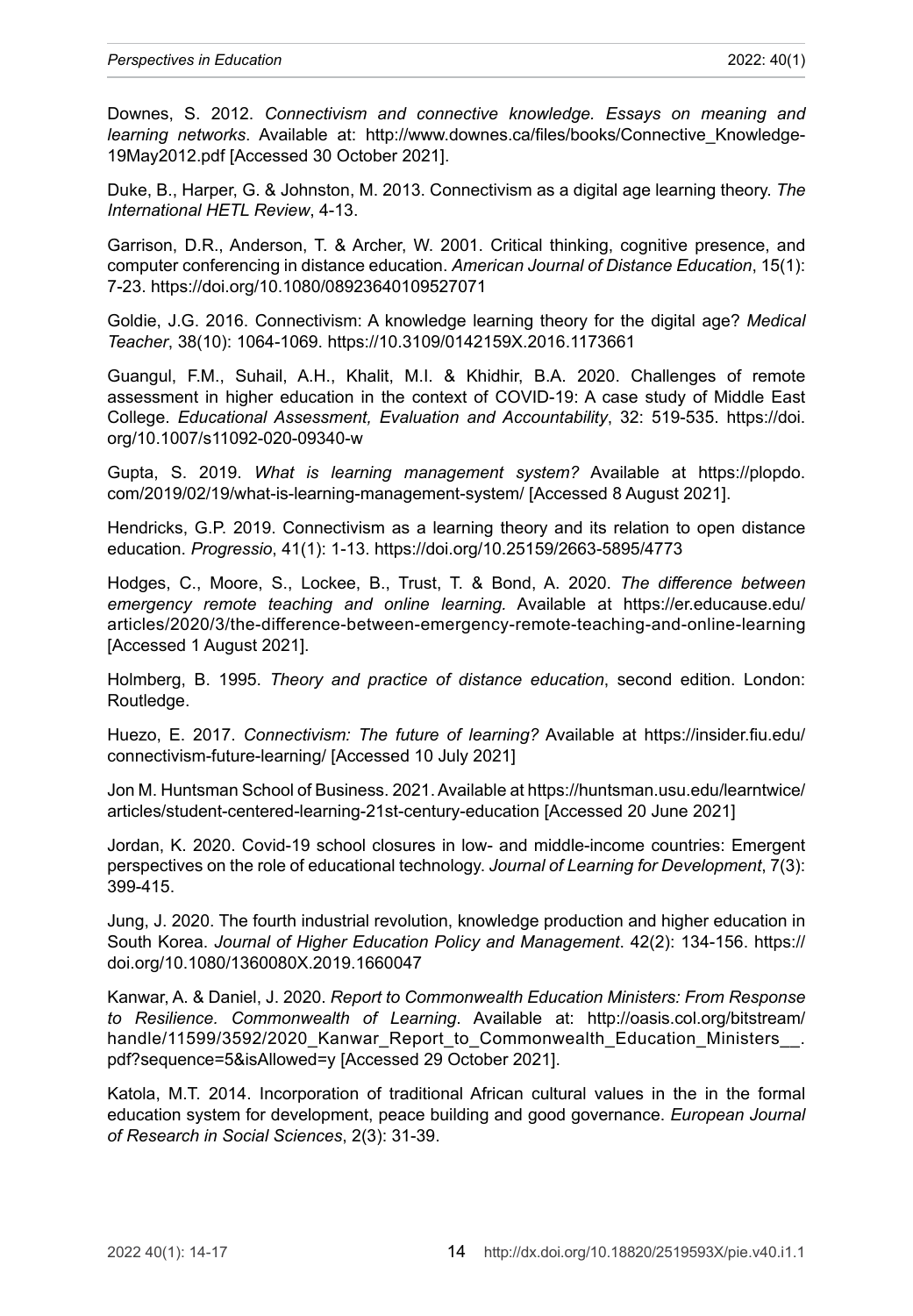Keiler, L.S. 2018. Teachers' roles and identities in student-centered classrooms. *International Journal of STEM Education*, 5: 34.<https://doi.org/10.1186/s40594-018-0131-6>

Khan, M.A. & Law, L.S. 2015. An integrative approach to curriculum development in higher education in the USA: A theoretical framework. *International Education Studies*, 8(3). [https://](https://doi.org/10.5539/ies.v8n3p66) [doi.org/10.5539/ies.v8n3p66](https://doi.org/10.5539/ies.v8n3p66)

Khoza, S.B. & Mpungose, C.B. 2020. Digitalised curriculum to the rescue of a higher education institution. *African Identities*, 1-21.<https://doi.org/10.1080/14725843.2020.1815517>

Kraak, A. & Paterson, A. 2016. *Change management in TVET colleges: Lessons learnt from the field of practice*. Cape Town: African Minds.<https://doi.org/10.47622/9781928331339>

Makumane, M.A. & Khoza, S.B. 2020. Educators' reasonings and their effects on successful attainment of curriculum goals. *South African Journal of Higher Education,* 34(2): 95-111. <https://doi.org/10.20853/34-2-3428>

Mgqwashu, E. 2016. Universities can't decolonise the curriculum without defining it first. *The Conversation*. Available at [https://theconversation.com/universities-cant-decolonise-the](https://theconversation.com/universities-cant-decolonise-the-curriculum-without-defining-it-first-63948)[curriculum-without-defining-it-first-63948](https://theconversation.com/universities-cant-decolonise-the-curriculum-without-defining-it-first-63948) [Accessed 20 December 2020].

Mhlanga, D. & Moloi, T. 2020. COVID-19 and the digital transformation of education: What are we learning on 4IR in South Africa? *Education Sciences*, 10(7). [https://doi.org/10.3390/](https://doi.org/10.3390/educsci10070180) [educsci10070180](https://doi.org/10.3390/educsci10070180)

Mohee, R. (Ed). 2019. *Quality assurance: Good practices in ODL in Sub-Saharan Africa*. Available at: [http://oasis.col.org/bitstream/handle/11599/3132/2019\\_Quality-Assurance-Good](http://oasis.col.org/bitstream/handle/11599/3132/2019_Quality-Assurance-Good-Practices-ODL_Sub-SaharanAfrica.pdf?sequence=4&isAllowed=y) [-Practices-ODL\\_Sub-SaharanAfrica.pdf?sequence=4&isAllowed=y](http://oasis.col.org/bitstream/handle/11599/3132/2019_Quality-Assurance-Good-Practices-ODL_Sub-SaharanAfrica.pdf?sequence=4&isAllowed=y) [Accessed 29 October 2021].

Motala, S. & Menon, K. 2020. In search of the "new normal": Reflections on teaching and learning during Covid-19 in a South African university. *Southern African Review of Education,*  26(1): 80-99.

Muganga, L. & Ssenkusu, P. 2019. Teacher-centered vs. student-centered: An examination of student teachers' perceptions about pedagogical practices at Uganda's Makerere University. *Cultural and Pedagogical Inquiry*, 11(2): 16-40.<https://doi.org/10.18733/cpi29481>

Mulenga, I.M. 2020. Rethinking quality assurance in curriculum development and implementation for higher education in Africa. *East African Journal of Education and Social Sciences*, 1(3): 20-31.<https://doi.org/10.46606/eajess2020v01i03.0039>

NADEOSA. 2021. *Designing and delivering distance education: Revised NADEOSA quality criteria*. Available at https://www.nadeosa.org.za/#intro [Accessed 30 July 2021].

Nguyen, T. 2015. The effectiveness of online learning: Beyond no significant difference and future horizons. *MERLOT Journal of Online Learning and Teaching,* 11(2): 309-319.

OECD. 2020. *Curriculum (re)design*. Available at [https://www.oecd.org/education/2030](https://www.oecd.org/education/2030-project/contact/brochure-thematic-reports-on-curriculum-redesign.pdf) [project/contact/brochure-thematic-reports-on-curriculum-redesign.pdf](https://www.oecd.org/education/2030-project/contact/brochure-thematic-reports-on-curriculum-redesign.pdf) [Accessed 30 October 2021].

OER Africa. 2021. *Design for learning. How do we learn?* Available at: https://www.oerafrica. org/communication/design-for-learning/index.html#/ [Accessed 30 October 2021].

Okebiorun, J.O. 2020. Strengthening universities' education for the Fourth Industrial Revolution through lifelong and life-wide learning. *KIU Journal of Social Sciences*, 6(3): 259-270.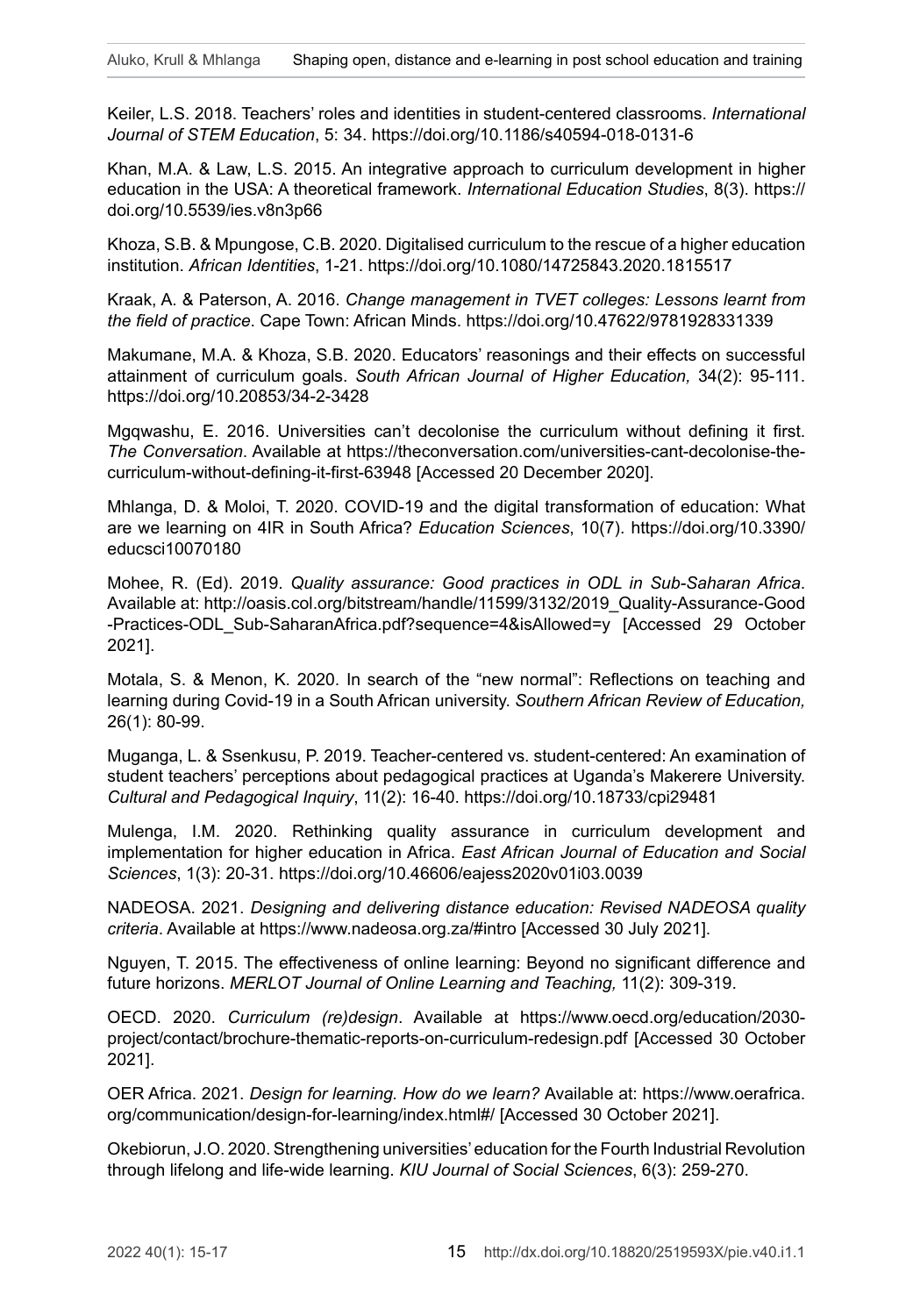Plunkett, S.W., Henry, C.S., Houltberg, B.J., Sands, T. & Abarca-Mortensen, S. 2008. Academic support by significant others and educational resilience in Mexican-origin ninth grade students from intact families. *Journal of Early Adolescence*, (28): 333-355. [https://doi.](https://doi.org/10.1177/0272431608314660) [org/10.1177/0272431608314660](https://doi.org/10.1177/0272431608314660)

Pokhrel, S. & Chhetri, R. 2021. A literature review on impact of COVID-19 pandemic on teaching and learning. *Higher Education for the Future*, 8(1): 133-141. [https://doi.](https://doi.org/10.1177%2F2347631120983481) [org/10.1177%2F2347631120983481](https://doi.org/10.1177%2F2347631120983481) 

Pozzi, M. 2011. *Connectivism and university: Educational synergies.* Available at [https://](https://conference.pixel-online.net/conferences/science/common/download/Paper_pdf/22-SC02-FP-Pozzi-NPSE2012.pdf) [conference.pixel-online.net/conferences/science/common/download/Paper\\_pdf/22-SC02-](https://conference.pixel-online.net/conferences/science/common/download/Paper_pdf/22-SC02-FP-Pozzi-NPSE2012.pdf) [FP-Pozzi-NPSE2012.pdf](https://conference.pixel-online.net/conferences/science/common/download/Paper_pdf/22-SC02-FP-Pozzi-NPSE2012.pdf) [Accessed 5 November 2021].

Prensky, M. 2019. What the world needs from education. *Presentation made at the Commonwealth of Learning Forum (PCF) 9*, held on 9-12 September, Edinburgh.

Saide. 2012. *Design guide*. Available at [https://open.saide.ngo/designguide.php#](https://open.saide.ngo/designguide.php) [Accessed 1 August 2021].

Salmi, J. 2020. *COVID's lessons for global higher education*. Indianapolis: Lumina Foundation.

Salmon, G. 2004. *E-moderating: the key to teaching and learning online*. London: Routledge.

Shank, P. 2018. *What research tells us about chunking content*. Available at [https://](https://elearningindustry.com/chunking-content-what-research-tells-us) [elearningindustry.com/chunking-content-what-research-tells-us](https://elearningindustry.com/chunking-content-what-research-tells-us) [Accessed 12 August 2021].

Shrivastava, A. 2018. Using connectivism theory and technology for knowledge creation in cross-cultural communication. *Research in Learning Technology*, 26: 1-16. [https://dx.doi.](https://dx.doi.org/10.25304/rlt.v26.2061) [org/10.25304/rlt.v26.2061](https://dx.doi.org/10.25304/rlt.v26.2061)

Siemens, G. 2004. *Connectivism: A learning theory for the digital age.* Available at [http://www.](http://www.elearnspace.org/Articles/connectivism.htm) [elearnspace.org/Articles/connectivism.htm](http://www.elearnspace.org/Articles/connectivism.htm) [Accessed 10 July 2021].

Siemens, G. 2005. Connectivism: A learning theory for the digital age. *International Journal of Instructional Technology and Distance Learning*, 2: 1-9.

Stanford, D. 2020. *Videoconferencing alternatives: how low-bandwidth teaching will save us all.* Available at [https://www.iddblog.org/videoconferencing-alternatives-how-low-bandwidth](https://www.iddblog.org/videoconferencing-alternatives-how-low-bandwidth-teaching-will-save-us-all)[teaching-will-save-us-all](https://www.iddblog.org/videoconferencing-alternatives-how-low-bandwidth-teaching-will-save-us-all) [Accessed 1 August 2021]

Stats SA. 2019. *General household survey, 2019*. Available at [http://www.statssa.gov.za/](http://www.statssa.gov.za/publications/P0318/P03182019.pdf) [publications/P0318/P03182019.pdf](http://www.statssa.gov.za/publications/P0318/P03182019.pdf) [Accessed 1 August 2021].

Tadesse, T. 2016. *Quality assurance' must be reimagined at Ethiopia's universities*. Available at [https://theconversation.com/quality-assurance-must-be-reimagined-at-ethiopias](https://theconversation.com/quality-assurance-must-be-reimagined-at-ethiopias-universities-54990)[universities-54990](https://theconversation.com/quality-assurance-must-be-reimagined-at-ethiopias-universities-54990) [Accessed 1 August 2021].

Teichler U. 2015. Diversity and diversification of higher education: Trends, challenges and policies. *Educational Studies Moscow*, 1: 14-38. <https://doi.org/10.17323/1814-9545-2015-1-14-38>

Terblanche, T. & Bitzer, E. 2018. Leading curriculum change in South African technical and vocational education and training colleges. *Journal of Vocational, Adult and Continuing Education and Training*, 1(1): 104-125. <https://doi.org/10.14426/jovacet.v1i1.16>

UNICEF. 2019. *How many children and young people have internet access at home? Estimating digital connectivity during the COVID-19 pandemic*. Available at: [http://saruna.](http://saruna.mnu.edu.mv/jspui/bitstream/123456789/8093/1/How%20many%20children%20and%20young%20people%20have%20internet%20access%20at%20home%3F%20%3A%20estimating%20digital%20connectivity%20during%20the%20COVID-19%20pandemic.pdf) [mnu.edu.mv/jspui/bitstream/123456789/8093/1/How%20many%20children%20and%20](http://saruna.mnu.edu.mv/jspui/bitstream/123456789/8093/1/How%20many%20children%20and%20young%20people%20have%20internet%20access%20at%20home%3F%20%3A%20estimating%20digital%20connectivity%20during%20the%20COVID-19%20pandemic.pdf)